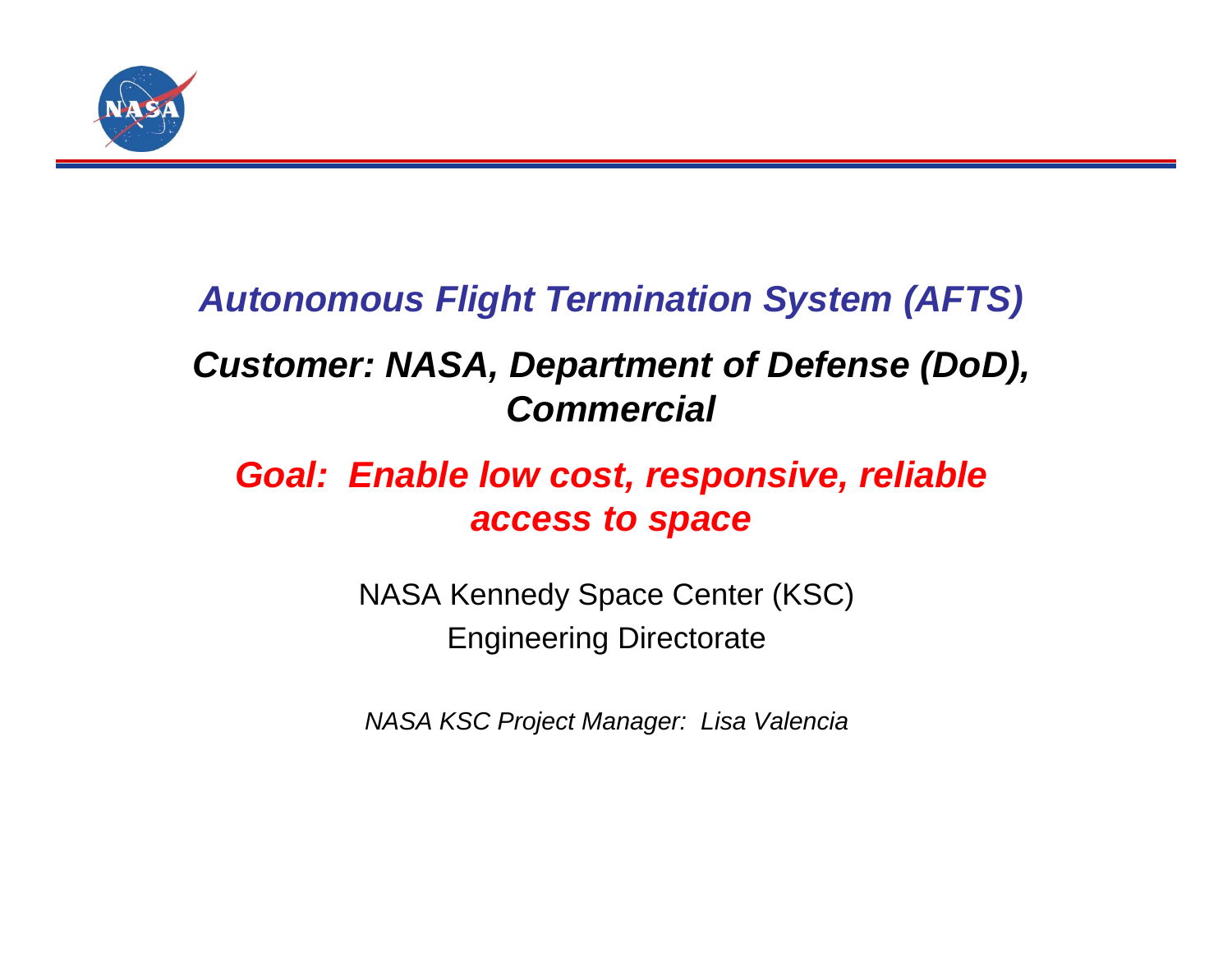

#### *What is AFTS?*

- • **Concept of Autonomous Flight Termination System (AFTS)**
	- **Box on the vehicle - Autonomous Flight Termination Unit (AFTU)**
		- • Tracking from Global Positioning System (GPS) and Inertial Navigation System (INS) sensors
		- Rule set built in pre-flight period
		- If a rule is violated the flight is terminated
	- –**Radar and Command stations recede into past**
	- **Telemetry down-link drops from safety critical to sit awareness, post-flight, & mishap**
- • **Some jobs stay with the humans**
	- **Clear to launch**
		- Good AFTU load
		- •Clear range
		- •Weather constraints
	- **Mishap announcement and investigation**
		- Air traffic
		- Sea and Ground Debris
	- **Post-flight data review**

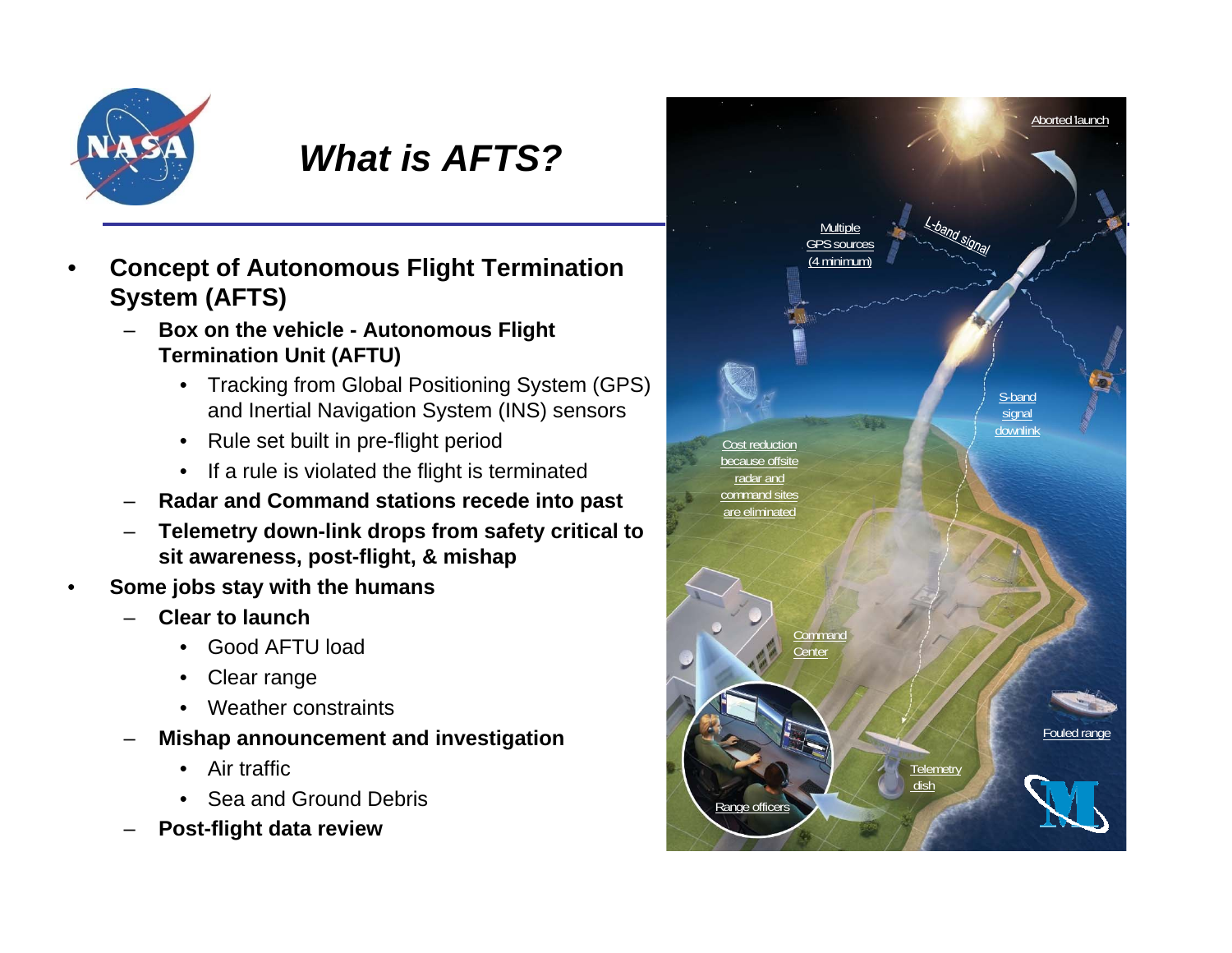

# *Project: Autonomous Flight Termination System (AFTS)*

- •**Definition** 
	- The Autonomous Flight Termination System (AFTS) is an independent, self-contained subsystem mounted onboard a launch vehicle
	- AFTS flight software has been developed by and is owned by the US Government
	- AFTS autonomously makes flight termination / destruct decisions using configurable software-based rules implemented on redundant flight processors using data from redundant GPS/Inertial Measurement Unit (IMU) navigation sensors
- • Applications
	- Primary Flight Termination System (FTS) for unmanned Range Safety Operations
	- Primary FTS or Crew advisory system for human space flight
- $\bullet$  Advantages
	- Cost reduction due to decreased need for ground-based assets
	- Global coverage (vehicle does not have to be launched from a range)
	- Increased launch responsiveness
	- Boundary limits increase due to 3-5 second gain from not having Mission Flight Control Officer (MFCO).
	- Can support multiple vehicles simultaneously (such as fly-back boosters) 3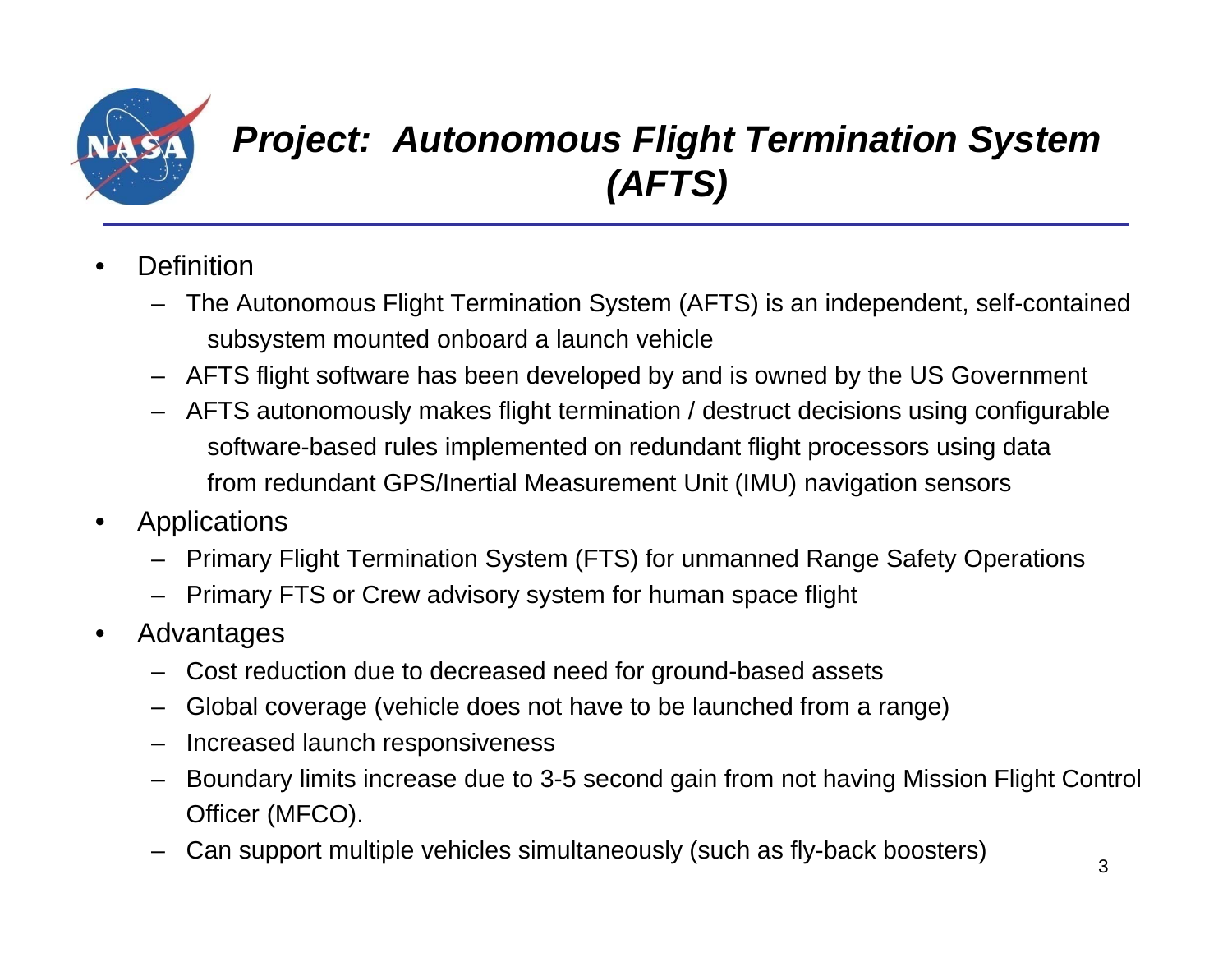

## *Traditional FTS*

#### **Flight Systems**

- • Flight Termination System
	- –Receiver
	- FTS Logic Box
	- –**Battery**
	- –UHF Antenna
	- –Hybrid Coupler
	- $\overline{\phantom{0}}$ Safe & Arm
	- –**Ordnance**
- • Metric Tracking Sources (Range Commander's Console (RCC) 324)
	- –GPS
	- Telemetry Encoder
	- –Telemetry Transmitter
	- S-band Antenna
	- L-band Antenna
	- **Couplers**
	- –Power Distribution Box
	- Vehicle Battery
- • Radar Transponder
	- –**Transponder**
	- –C-band Antenna
	- –Hybrid Coupler
	- Power Distribution Box
	- Vehicle Battery

#### **Ground Systems**

- Command Transmitters
	- Power Supplies (Redundant Sources)
	- Antennas (Omnis & Directional)
	- Amplifiers (10 kW Tubes)
- Telemetry Receivers
	- •Antennas
	- •**Decoders**
	- Ground Communications Network
- Radars
	- Radar Sites
	- Ground Communications Network
	- Timing Infrastructure
- Mission Flight Control
	- MFCO
	- Telemetry Officer
	- Certified Displays

#### **Operational Considerations**

- Telemetry Formats
- •Telemetry Tapes
- •Launch Constraints
- • Range assets are degrading and/or being decommissioned

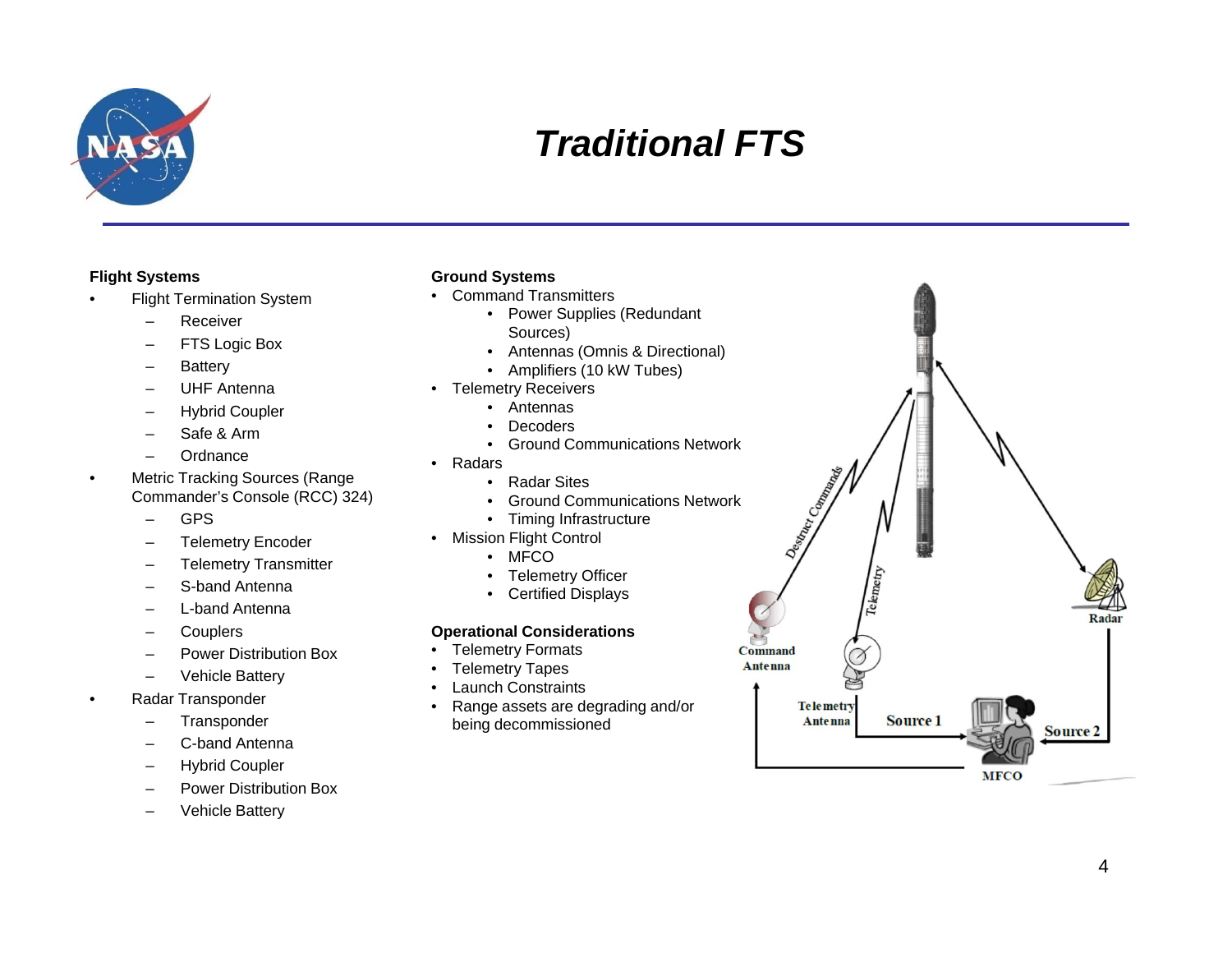

#### *Autonomous FTS*

#### **Flight Systems**

- – Metric Tracking Sources (RCC 324)
	- GPS (x3)
	- •L-band Antennas
	- •Coupler
	- •IMU/INS
	- •Flight Computer
	- •Power Distribution Box
	- Vehicle Battery
- – Flight Termination System
	- $\bullet$ Autonomous Flight Termination Unit
	- •Safe & Arm
	- •Thrust termination/Ordnance

#### **Other**

–Preflight Testing

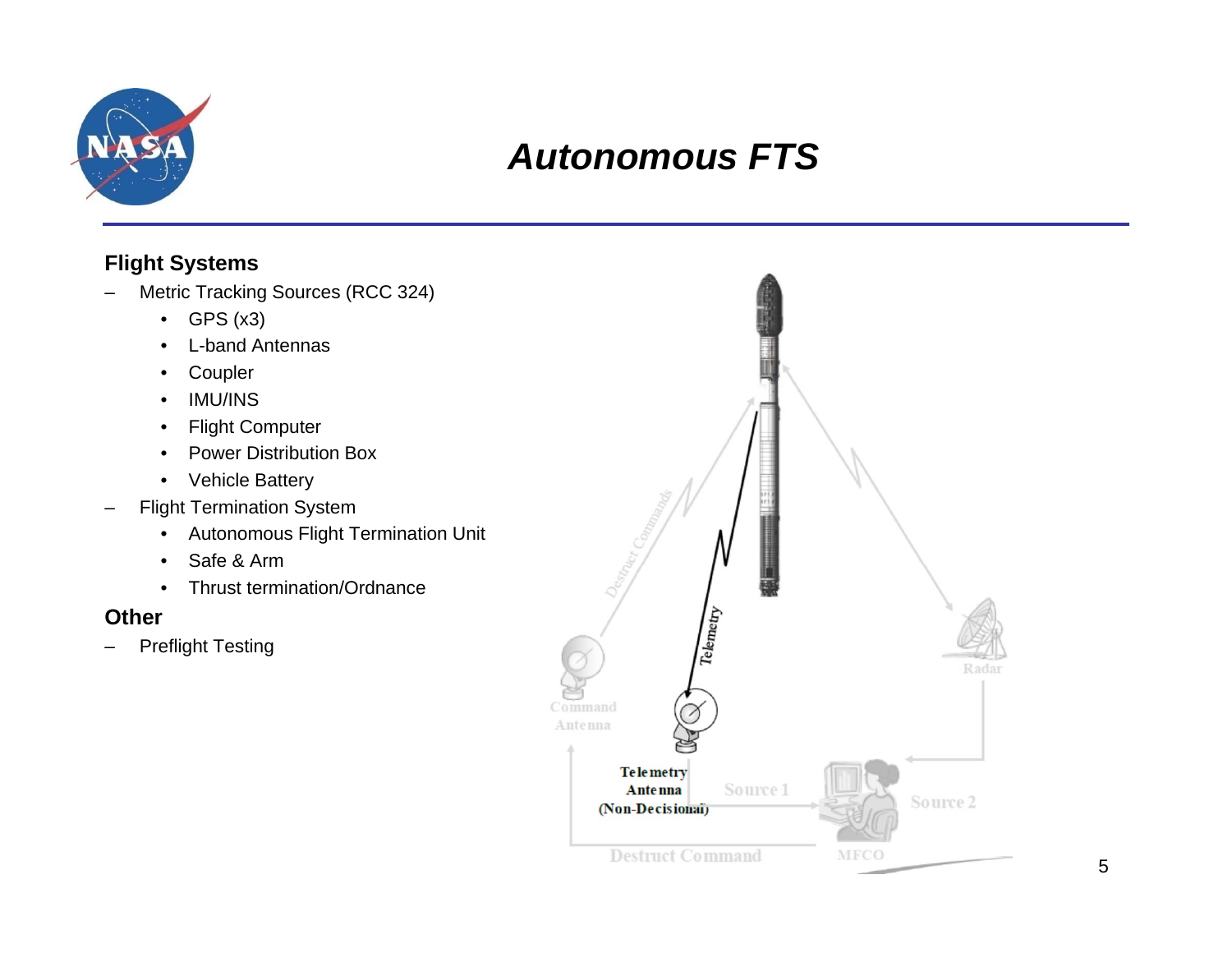

## *NASA and DoD AFTS Development Team*

- $\bullet$  NASA has maintained a multi-center AFTS engineering development team since 2000, responsible for technology development
- • The partnership with the DoD began in 2002 under the joint NASA/United States Air Force (USAF) Advanced Range Technologies Working Group
- $\bullet$  The Goal of NASA and DoD has always been to develop an AFTS system that is available for use by all Range Users within International Traffic in Arms Regulations (ITAR) that can greatly reduce the cost of access to space
- $\bullet$ AFTS has been supported by several NASA and DoD programs since its inception.
- $\bullet$  AFTS recently won the Federal Labs Consortium National Interagency Partnership Award
- $\bullet$  The AFTS design package has been transferred to 36 U.S. Companies and U.S. Federal Agencies to date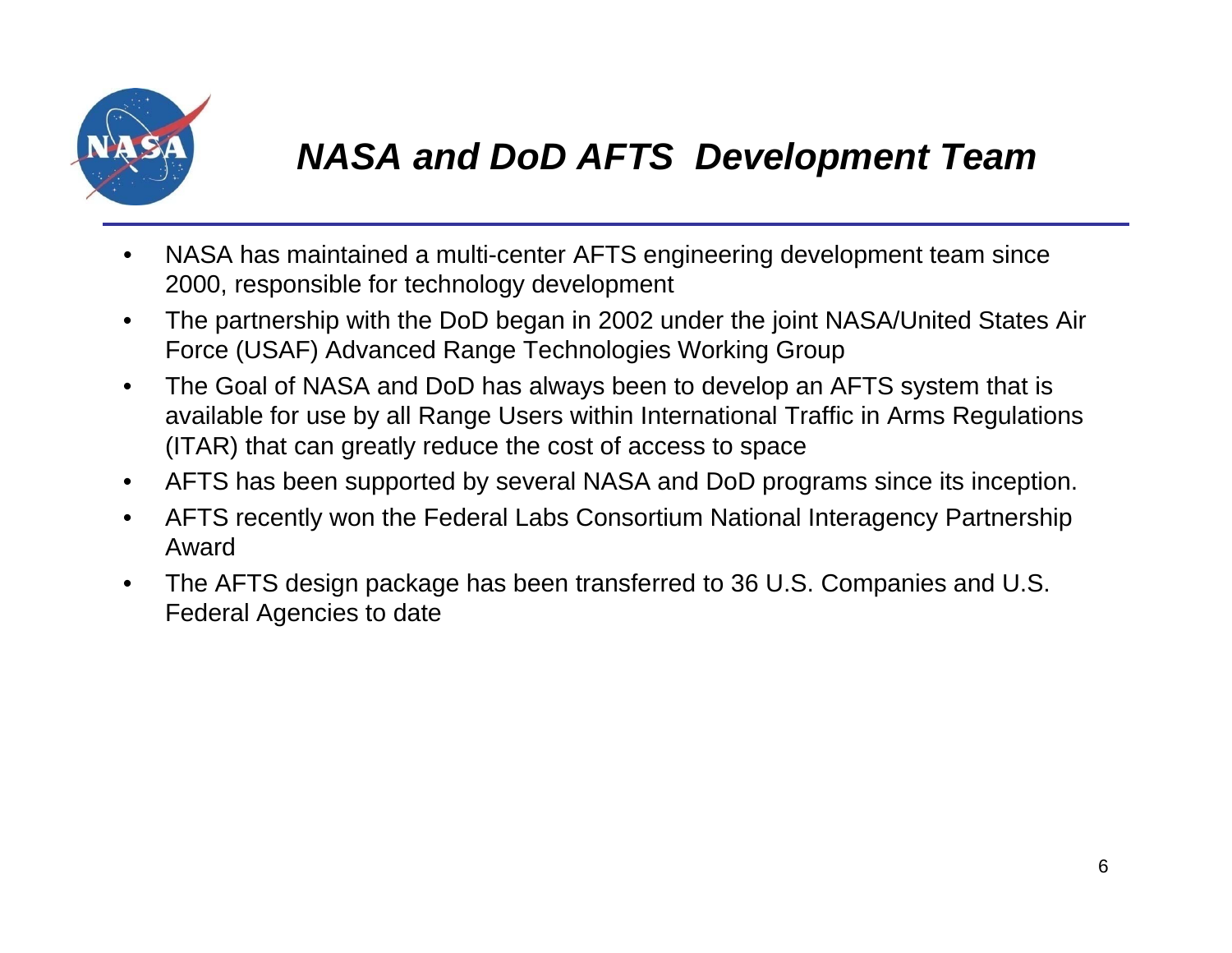

# *AFTS Engineering Flight Hardware*

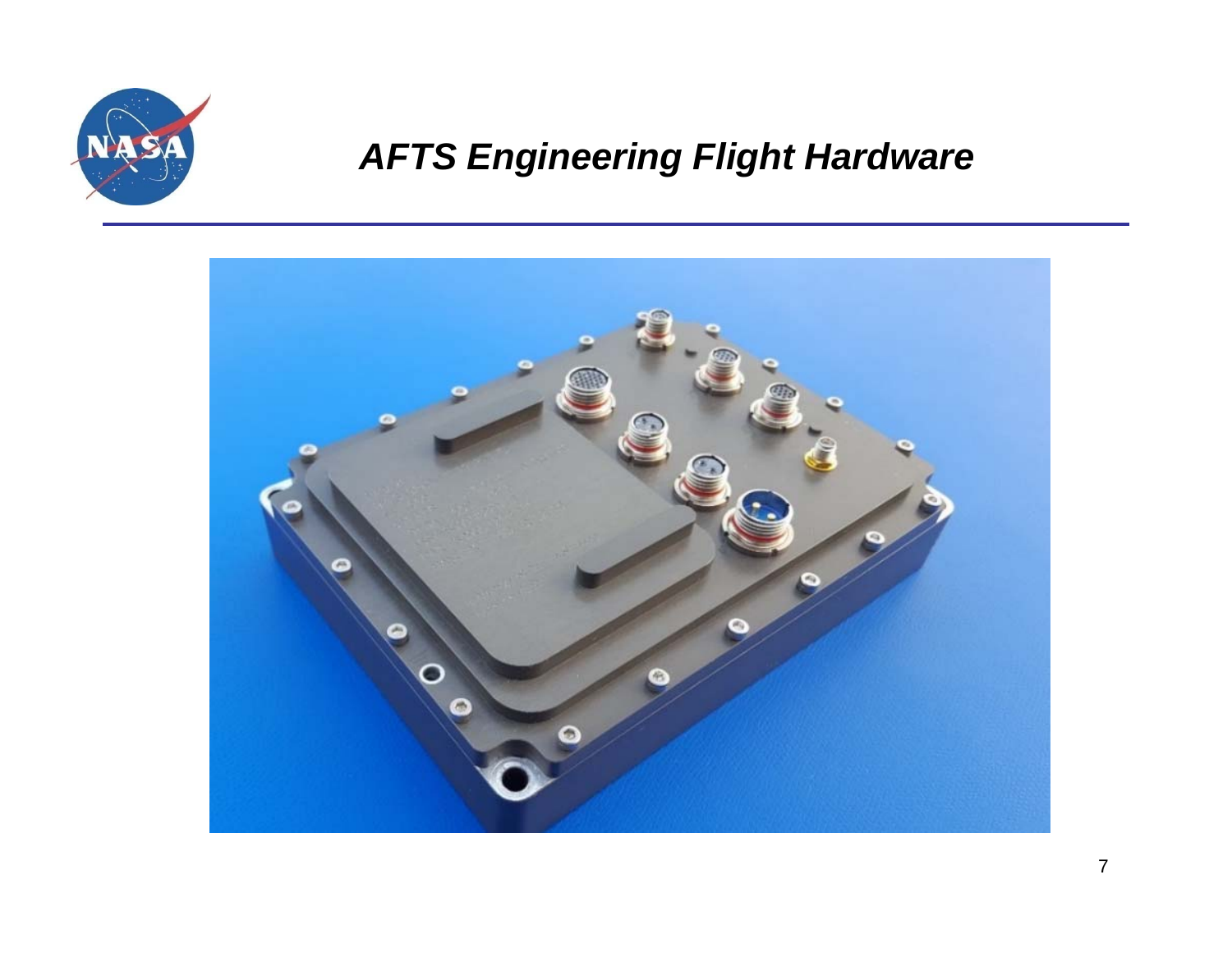

## *AFTS Overview*

#### **AFTU Overview**

- • $<$ 3 lbs.
- $\bullet$ Nominally <7 watts at 28 V DC
- $\bullet$ Estimate 7.5" X 5.5" X 2"
- $\bullet$ Outputs discrete signals or up to 5.5 amps at 28 V DC
- •Term or TermNOT (for normally closed valves) configurable
- $\bullet$ Using Mil-spec parts (simplified piece parts plan) in critical circuits
- •Qualifying to Air Force(AF)/NASA/Federal Aviation Administration(FAA) range requirements.
- • Up to 5 sensor combinations may be connected to one AFTU
	- •GPS, INS, GPS/INS hybrid or IMU.
- •Single or cross strapped configurations.

#### **Key Requirements**

- •No single point failure (failsafe exception for single AFTU)
- •Ensure no inadvertent termination
- •0.999 Reliable at 95% Confidence.
- •Range Commander's Console (RCC) 319-14
- •RCC 324-11
- $\bullet$ 91-710 Vol 4 Attachment 3
- $\bullet$ 91-712
- •CASS Requirement Spec